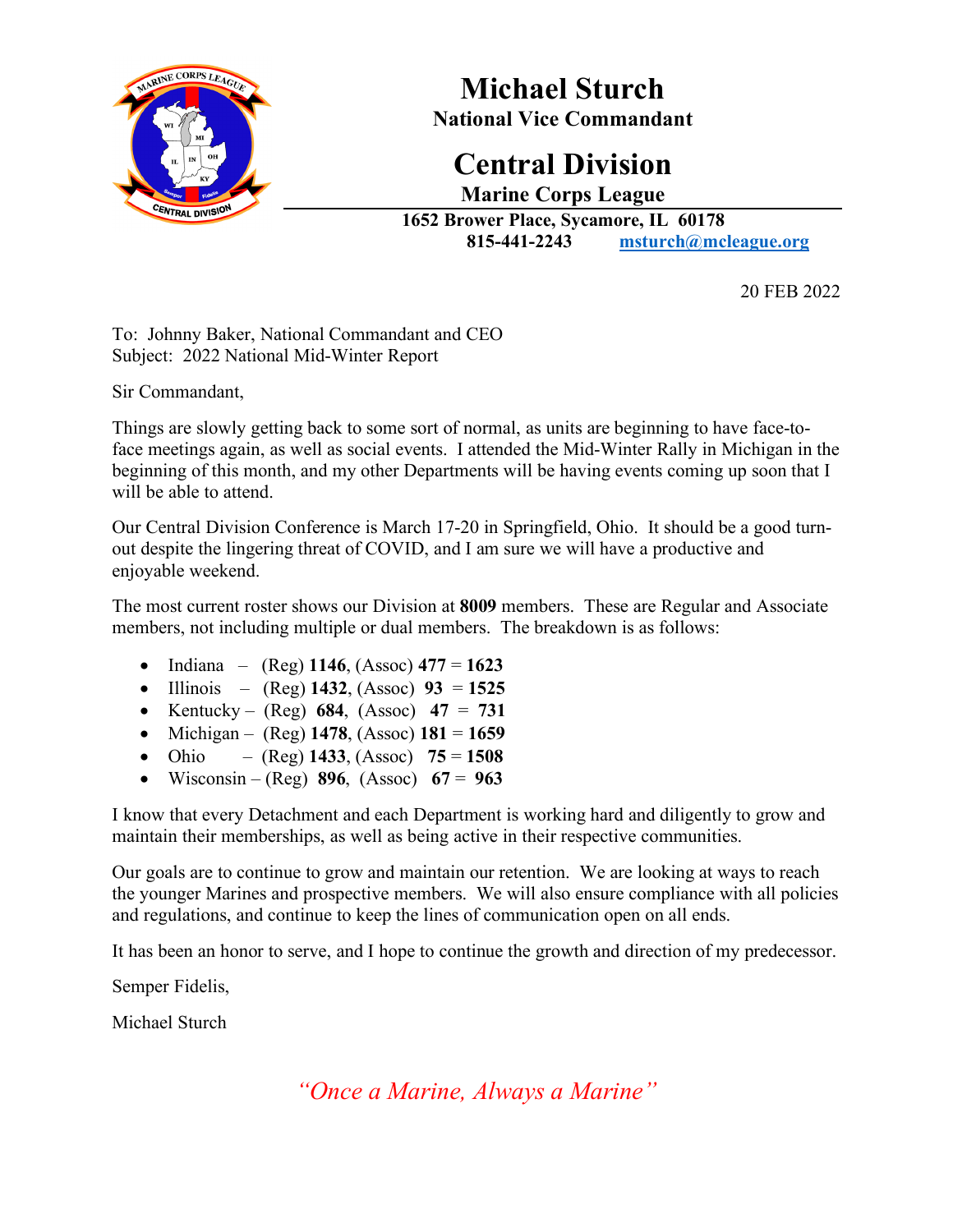



# **Department of Illinois**

**Marine Corps League -------------------------------------------------------------------------------------------------------------------------------------------------------------------------------**

**Michael Sturch, Commandant**

1652 Brower Place, Sycamore, IL 60178 815-441-2243 **mlsturch@hotmail.com**

20 February 2022

Department Mid-Winter Report 2022

 My term as Department Commandant is coming to an end. I can't believe it will be 2 years in June. We have continued the fight against COVID, and most Detachments have made progress in returning to normal face-to-face meetings. They are also getting out and being involved in their communities when possible.

 The continuing focus has been on retention and recruitment. We are seeking ways to improve both, especially recruiting the younger members. Without them, we will not be able to grow or maintain what we have.

 We are continuing to ensure compliance with the 990's and incorporations. I believe all of my Detachments have been brought into compliance, and we are ensuring they keep it that way.

 We have currently 43 Detachments, according to the roster. 2 Detachments are in the process of pulled due to lack of membership.

**Semper Fidelis,**

*Michael W. Sturch*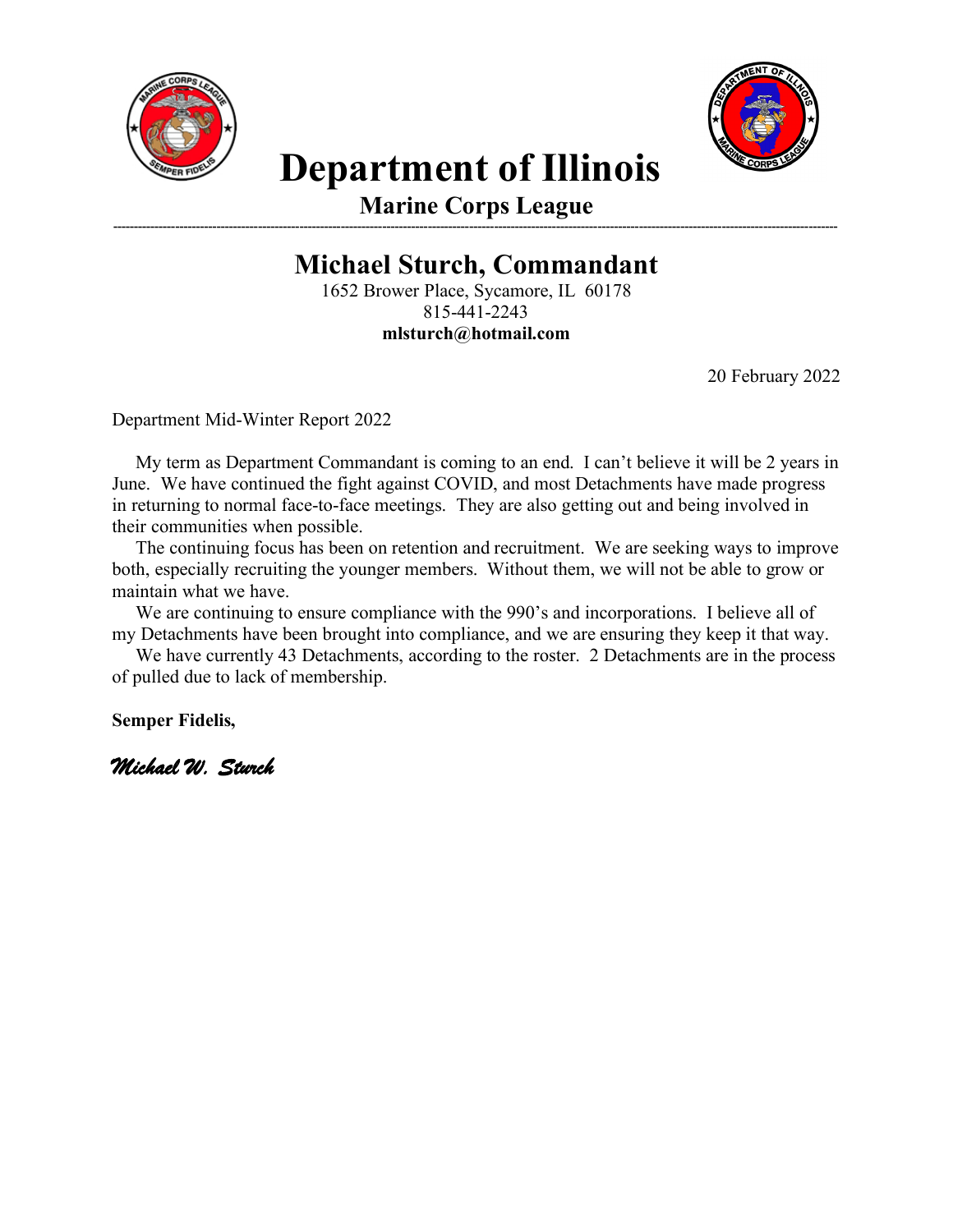

Commandant Kelly D. Gillihan Department of Indiana Marine Corps League 3814 South 1175 West Kempton, Indiana 46049-9212 (765) 507-0574 ktgillihan@gmail.com

\_\_\_\_\_\_\_\_\_\_\_\_\_\_\_\_\_\_\_\_\_\_\_\_\_\_\_\_\_\_\_\_

14 February 2022

Central Division NVC Sturch,

We have 25 Detachments, 1 that is non-compliant, they now have a valid ROI and are submitting the paperwork to restore their incorporation (at least they are trying). and 1 that will voluntarily surrender their charter at the spring conference, all their members have been moved to other detachments. Last year we had approximately 1675 members with a 20% delinquency. Our current roster has us at 1668 members with a 18% delinquency.

Kelly D. Gillihan Commandant Department of Indiana Marine Corps League

**Semper Fidelis**

**DELIS** 

SEMPE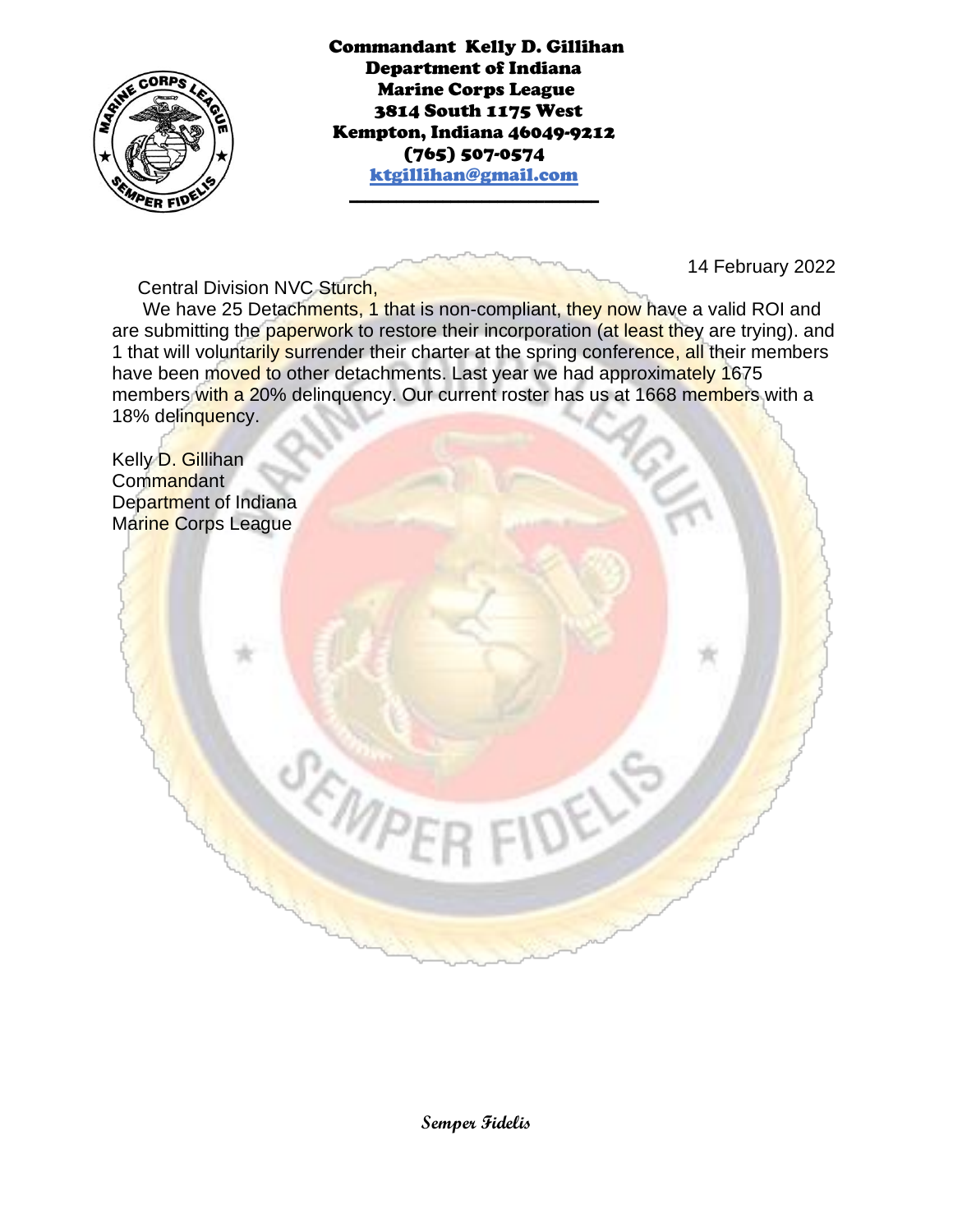#### **Department Of Kentucky**

#### **Marine Corps League**

#### **2021 Annual Report**

| Det. # | <b>Funeral</b><br><b>Honors</b> | <b>Community</b><br><b>Service</b><br>hours | <b>Toys 4 Tots</b><br># Children<br>helped | Toys 4<br>Tots #<br><b>Toys</b><br><b>Collected</b> | Toys 4 Tots \$<br>donations<br>collected | <b>Transitioning</b><br>& Families<br>assisted | <b>Notes of Interest</b>                                                                                                                                                                           |
|--------|---------------------------------|---------------------------------------------|--------------------------------------------|-----------------------------------------------------|------------------------------------------|------------------------------------------------|----------------------------------------------------------------------------------------------------------------------------------------------------------------------------------------------------|
| 402    | 103                             | $\overline{\mathbf{3}}$                     | 0                                          | $\mathbf 0$                                         | $\mathbf 0$                              | $\mathbf 0$                                    | N/A                                                                                                                                                                                                |
| 584    | <b>NR</b>                       | <b>NR</b>                                   |                                            |                                                     |                                          |                                                |                                                                                                                                                                                                    |
| 617    | <b>NR</b>                       | <b>NR</b>                                   |                                            |                                                     |                                          |                                                |                                                                                                                                                                                                    |
| 729    | 135                             | 5554                                        | 14750                                      | 43750                                               | N/A                                      | 21                                             | Had a raffle that netted<br>\$40,000 for helping<br>"Veterans in Need",<br>had a winter weather<br>collection, hosted<br><b>Veterans Club and</b><br>holiday meal for<br><b>Homeless Veterans.</b> |
| 804    | $\overline{\mathbf{4}}$         | 480                                         | 5725                                       | 20429                                               | \$17000.00                               | $\mathbf 0$                                    | <b>Members attended</b><br>nightly TAPS ceremony<br>at a local VFW Post.<br><b>Helped Veterans with</b><br>VA paperwork. Helped<br><b>local Salvation Army</b><br>with food distribution.          |
| 858    | 8                               | 500                                         | 10                                         | $\mathbf 0$                                         | \$300.00                                 | 5                                              | <b>COVID has been a</b><br>problem.                                                                                                                                                                |
| 971    | <b>NR</b>                       | <b>NR</b>                                   |                                            |                                                     |                                          |                                                |                                                                                                                                                                                                    |
| 1006   | <b>NR</b>                       | <b>NR</b>                                   |                                            |                                                     |                                          |                                                |                                                                                                                                                                                                    |
| 1012   | 63                              | 63                                          | 0                                          | $\mathbf 0$                                         | $\mathbf 0$                              | $\mathbf 0$                                    | No longer associated<br>with T4T due to<br>financial issues.                                                                                                                                       |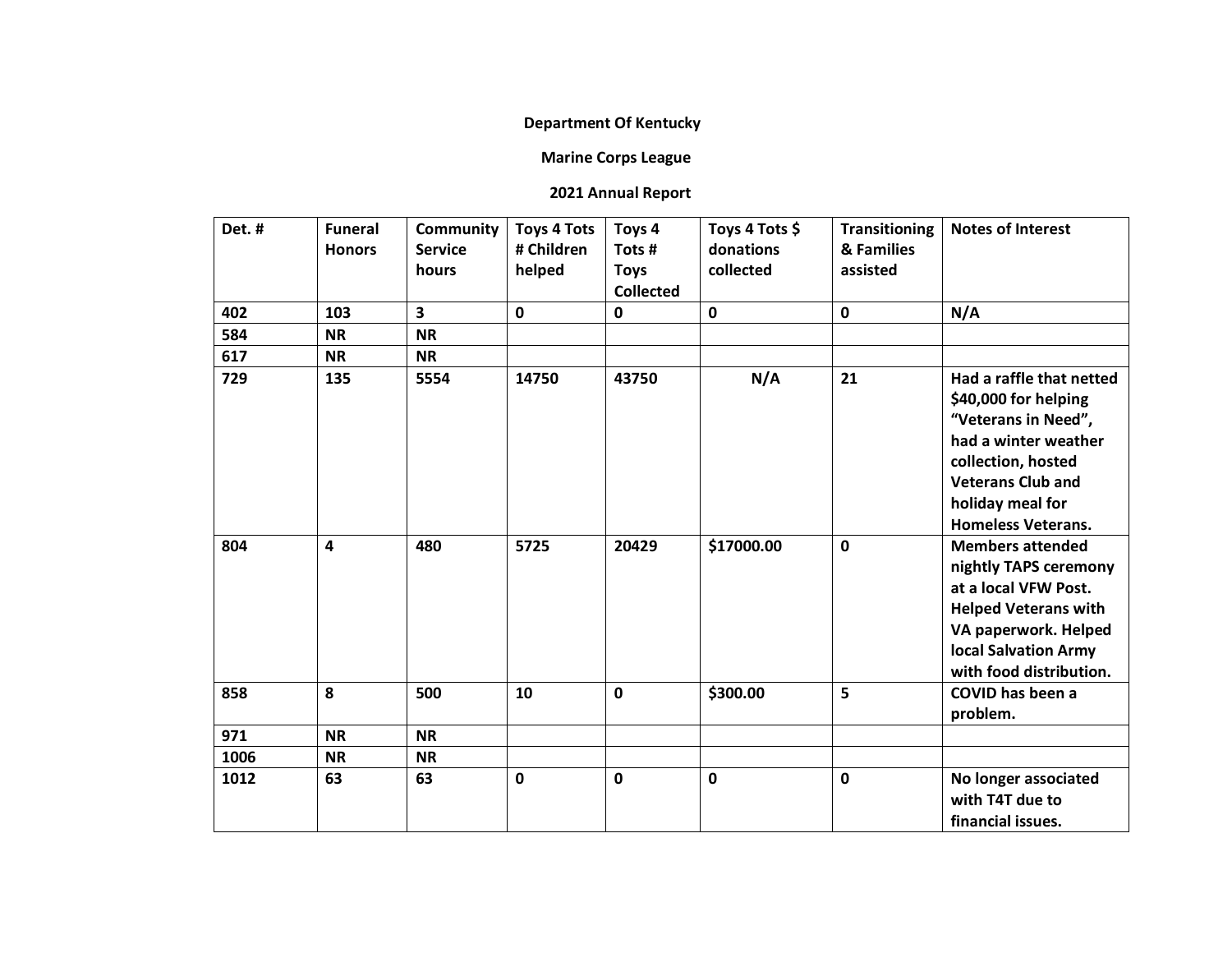| 1095 | <b>NR</b> | <b>NR</b>   |              |               |              |              |                                                                                                                                                                                                                                                                                   |
|------|-----------|-------------|--------------|---------------|--------------|--------------|-----------------------------------------------------------------------------------------------------------------------------------------------------------------------------------------------------------------------------------------------------------------------------------|
| 1113 | N/A       | $\mathbf 0$ | $\mathbf 0$  | $\mathbf 0$   | 0            | $\mathbf 0$  | N/A                                                                                                                                                                                                                                                                               |
| 1150 | 204       | 2000        | $\mathbf 0$  | $\mathbf 0$   | \$125.00     | $\mathbf 0$  | <b>Awarded 4-\$500.00</b><br>scholarships to<br>graduating seniors of<br>family relations of<br>honorably discharged<br><b>Marines, Money was</b><br>raised through annual<br>pancake breakfast.                                                                                  |
| 1342 | 99        | <b>NR</b>   |              |               |              |              |                                                                                                                                                                                                                                                                                   |
| 1345 | 60        | 800         | N/A          | $\mathbf 0$   | 0            | 25           | <b>Helped Veterans</b><br>regardless of Branch of<br>Service.                                                                                                                                                                                                                     |
| 1390 | 12        | 2300        | <b>MC-95</b> | <b>MC-513</b> | MC-\$2802.00 | $\mathbf{1}$ | <b>KY Sheriff Boys &amp; Girls</b><br>Ranch \$350.00, 4<br><b>Chaplains Foundation</b><br>\$400.00, Provided<br><b>Christmas dinner for 34</b><br>families, Young<br>Marines \$100.00,<br><b>Providing assistance for</b><br>the KY tornado relief.                               |
| 1447 | 6         | 270         | N/A          | N/A           | \$1900.00    | $\mathbf 0$  | <b>Performed Flag</b><br>planting at Camp<br><b>Nelson Memorial Day</b><br>for fallen Heros,<br><b>Donations to: Wreaths</b><br><b>Across America, Camp</b><br>Brown Bear, MCCCK,<br>FOP's/ Shop-with-a-<br>Cop, GTFD/T4T, Honor<br>Flight KY, and local<br><b>Nursing Homes.</b> |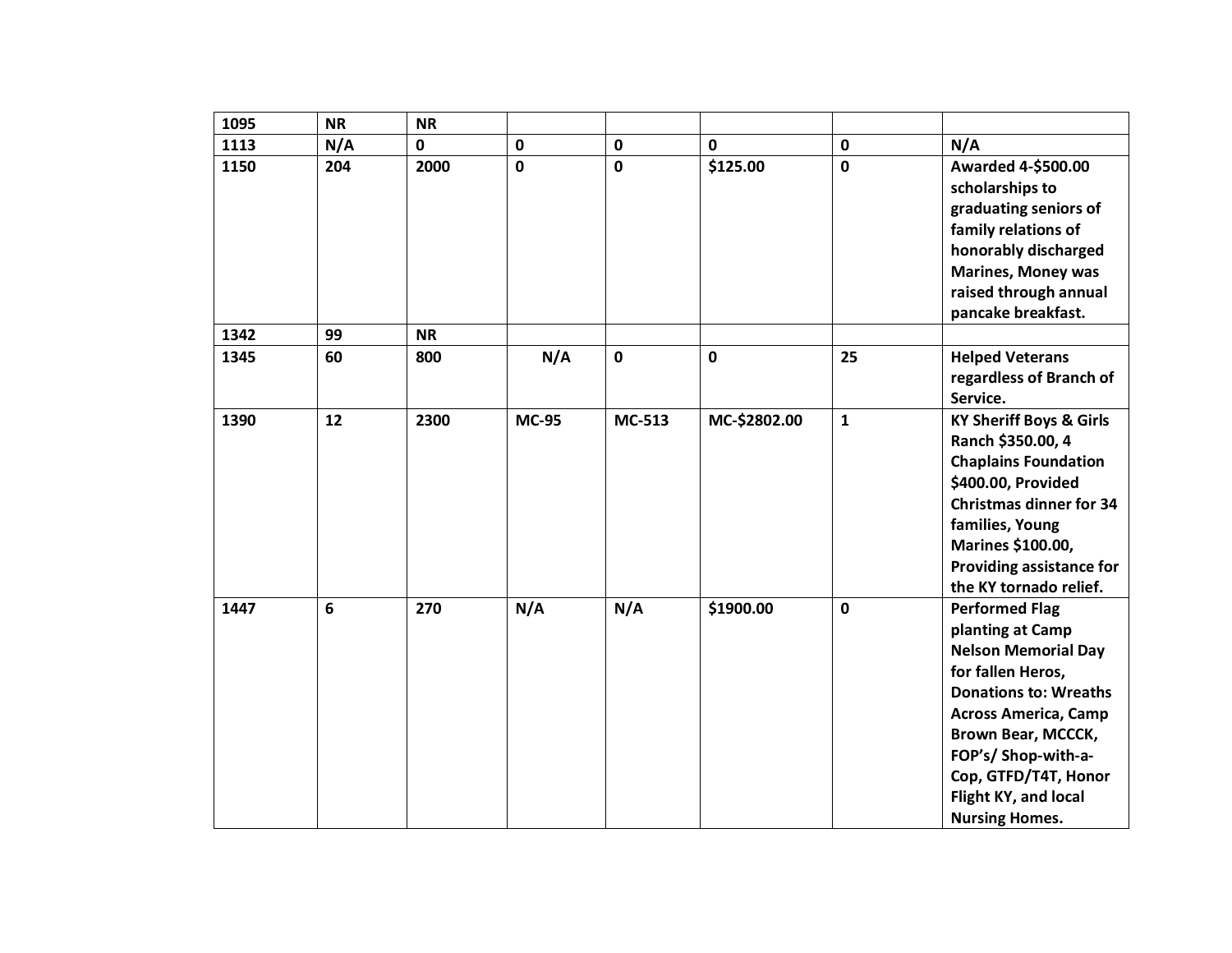| 1448              | 0   | 5800  | 10259                  | 13360                  | \$10172.25                         | $\mathbf{1}$ | <b>NR</b>                                                                                                                                                                                                                                                                                                     |
|-------------------|-----|-------|------------------------|------------------------|------------------------------------|--------------|---------------------------------------------------------------------------------------------------------------------------------------------------------------------------------------------------------------------------------------------------------------------------------------------------------------|
| <b>Department</b> | 585 | 17204 | T4T=30,734<br>Other=95 | T4T=77539<br>Other=513 | T4T=\$29,197,25<br>Other=\$2802.00 | 48           | <b>Supported Young</b><br><b>Marines with awards</b><br>and monetary<br>donations by<br>Detachments,<br><b>Department</b><br><b>Commandant</b><br><b>Appointed Ed Napper</b><br>as Honor Guard Liaison<br>and Veteran Service<br><b>Officer Liaison, Charles</b><br><b>Northcutt</b><br>Marksmanship Liaison. |
|                   |     |       |                        |                        |                                    |              |                                                                                                                                                                                                                                                                                                               |
|                   |     |       |                        |                        |                                    |              |                                                                                                                                                                                                                                                                                                               |
|                   |     |       |                        |                        |                                    |              |                                                                                                                                                                                                                                                                                                               |
|                   |     |       |                        |                        |                                    |              |                                                                                                                                                                                                                                                                                                               |

**NR= No Report, N/A= Not Available, MC= Marine Claus Det. 1390 Christmas Toy/Food Drive.**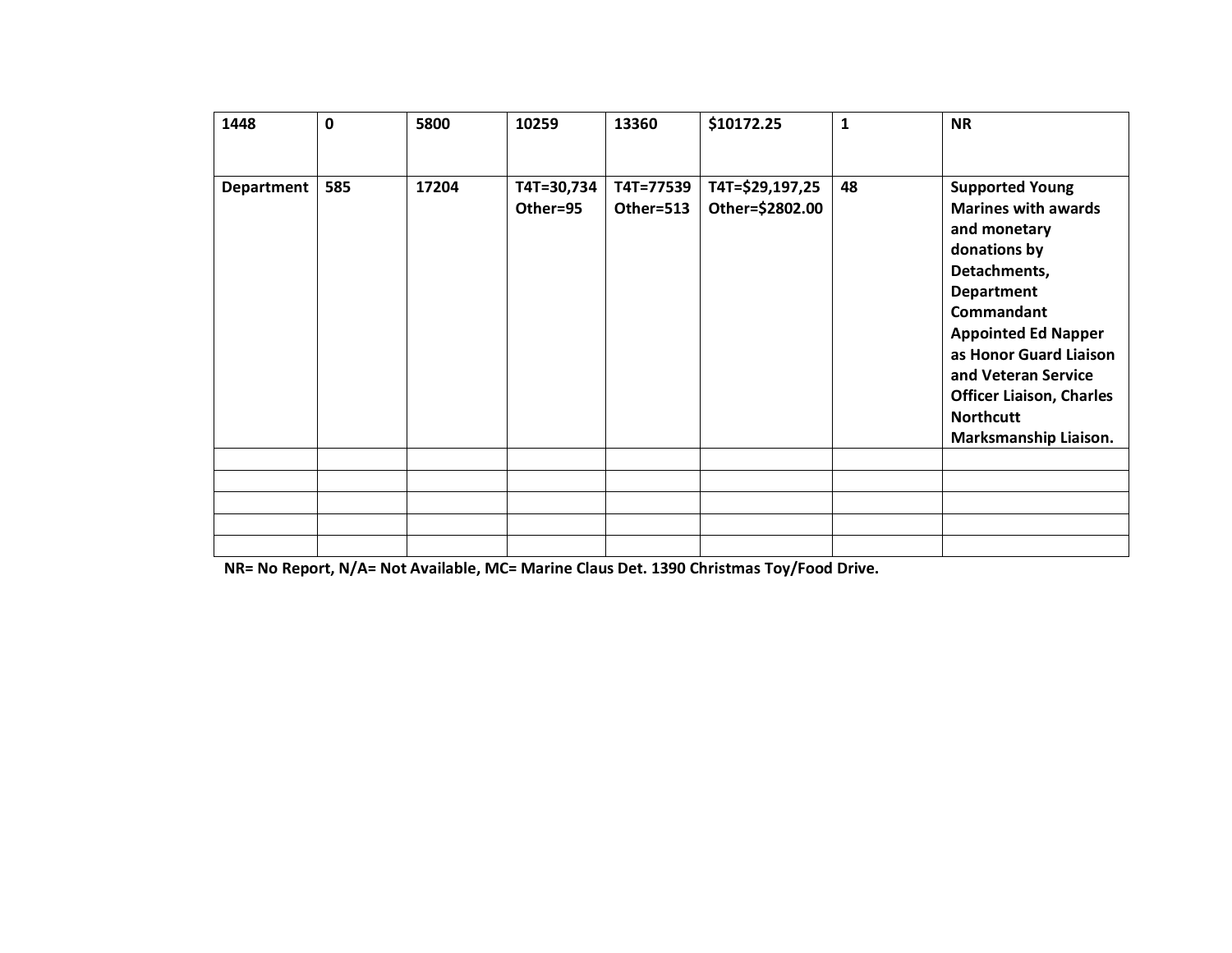## **Department Commandants Report**

### **Dearborn Midwinter 2022**

#### **24 January 2022**

Welcome to the 2022 Department Midwinter. I hope this conference finds all healthy and safe. We hope that a good time is had by all and we leave Midwinter with some good information we can take back home to our individual groups. I have made an attempt for us to learn together with as many as 6 meeting or classes being "Joint" as the topics apply to both groups. We will also loosen up a little with more casual attire in the hopes of attracting and retaining new and younger members to Department events.

Since the Department Fall Staff meeting in Davison on 09 Octobers 2021 I report the following activities: We scheduled the next Department Fall Staff meeting for 08 October 2022 Attended the Flint Detachment 155 Birthday Celebration on 06 November. Attended Lake Superior Detachment 764 Birthday Celebration on 10 November. Attended Upper Peninsula Detachment 444 Birthday Celebration on 13 November. Helped form Upper Peninsula Detachment 444 Summer Convention Committee. Attended the U.P. Devil Dogs Detachment 1478's monthly meetings. Worked with the Department Auxiliary for this Department Midwinter Logged in on 3 Commandants Corner by the Nationals Public Relations Chair. Logged in on the Michigan Commanders Group Zoom meetings. Working with Great Lakes Marketing Heather Bauman on new non-profit information that's available.

Our Department Summer Convention is being hosted by the Upper Peninsula Detachment 444, 03-05 June at the Island Resort & Casino in Harris Michigan. Since 2009 this is the  $4<sup>th</sup>$  time the Department has had a Summer Convention at the site and I welcome all to come back or if it's your first time to head north and check it out.

Upcoming Marine Corps League important dates and events are:

**National Midwinter:** 24-26 February 2022. Norfolk, Virginia. **Central Division Conference:** 17-19 March 2022, in Springfield, Ohio. **Department Convention:** 03-05 June 2022, Harris, Michigan (13 miles west of Escanaba). **National Convention:** 13-19 August 2022, Daytona Beach, Florida. **Department Fall Staff:** 08 October 2022, Davison, Michigan.

Thank you for all that you do!

Semper Fidelis,

Art Menard Commandant Department of Michigan Marine Corps League